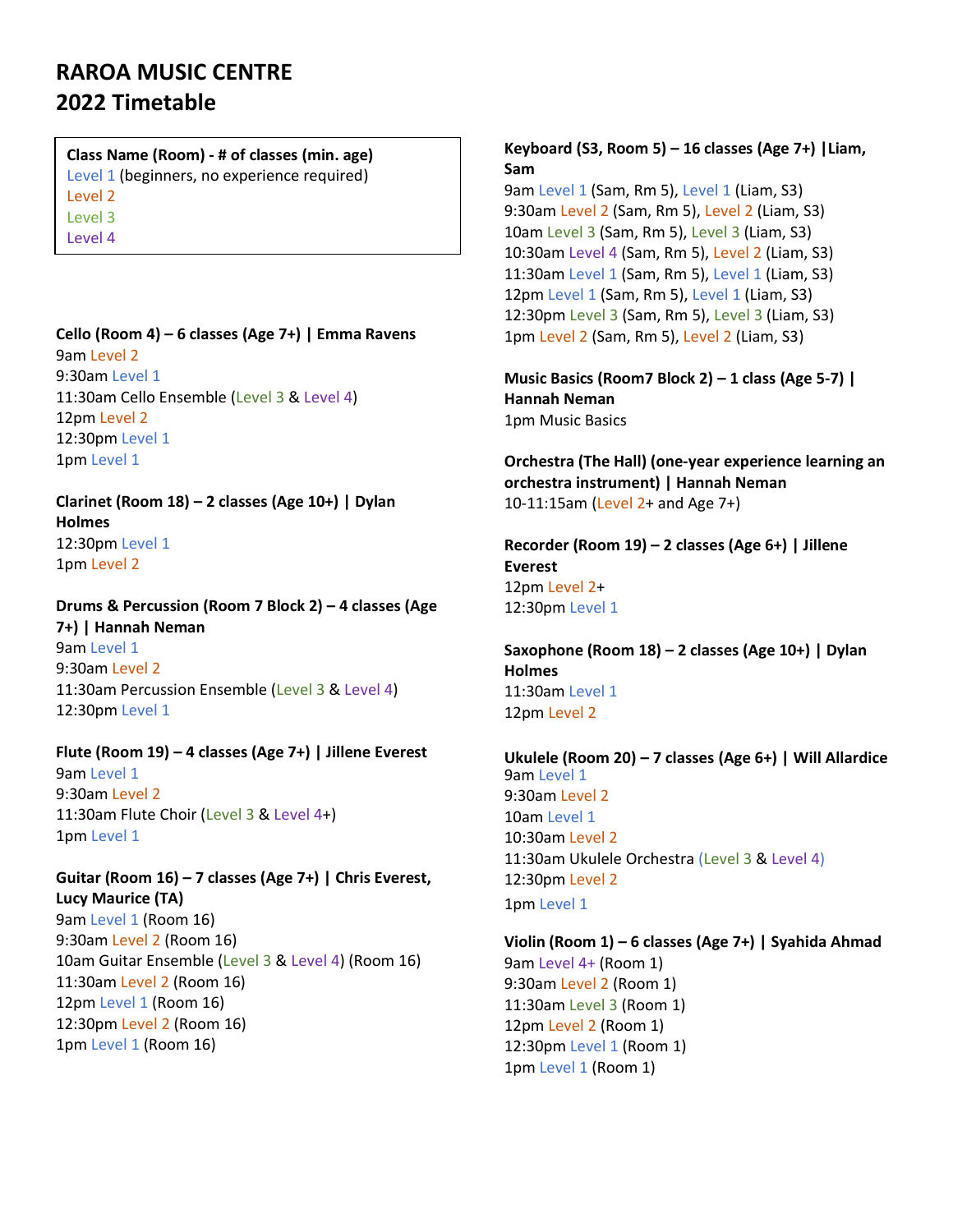

# 2022 Calendar

Raroa Music Centre holds lessons during the school term according to the NZ school calendar.

## **Term 1 (8 lessons)**

- **19 February | Instrument hire given out**
- 26 February
- 5 March
- 12 March
- 19 March
- 26 March
- 2 April
- **9 April | Mid-Year Concert, no classes after 11am**
- **16 April | No classes, Easter weekend**

# **Term 2 (8 lessons)**

- 7 May
- 14 May
- $\bullet$  21 May
- $28$  May
- **4 June | No classes, Queen's Birthday Weekend**
- 11 June
- 18 June
- **25 June | No classes, Matariki Weekend**
- 2 July
- 9 July

## **Term 3 (9 lessons)**

- 30 July
- 6 August
- 13 August
- 20 August
- 27 August
- 3 September
- 10 September
- 17 September
- 24 September

## **Term 4 (7 lessons)**

- 29 October
- 5 November
- 12 November
- 19 November
- 26 November
- 3 December
- **10 December | Final Concert, no classes after 10am; instrument hire returned**